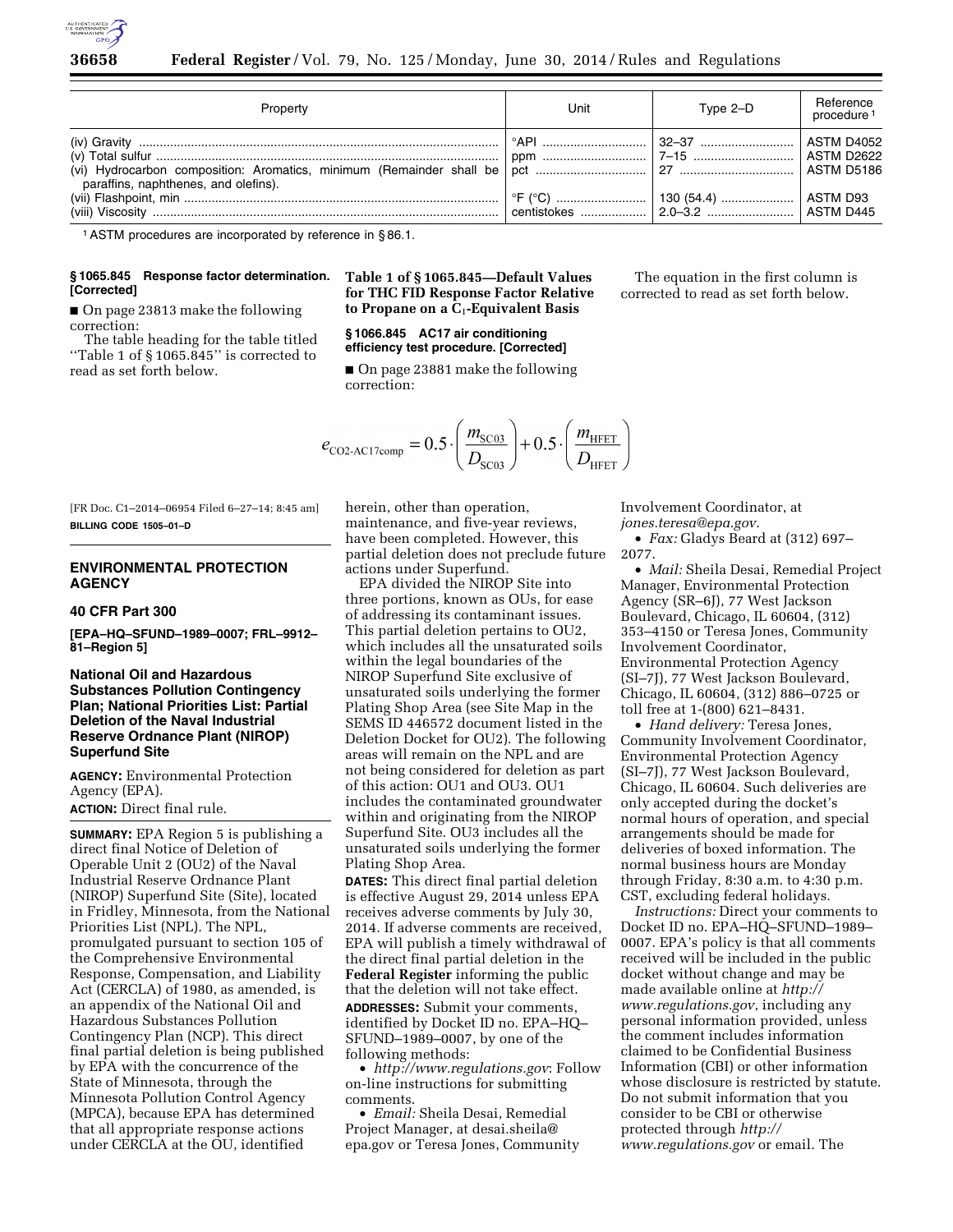*<http://www.regulations.gov>* Web site is an ''anonymous access'' system, which means EPA will not know your identity or contact information unless you provide it in the body of your comment. If you send an email comment directly to EPA without going through *[http://](http://www.regulations.gov) [www.regulations.gov](http://www.regulations.gov)*, your email address will be automatically captured and included as part of the comment that is placed in the public docket and made available on the Internet. If you submit an electronic comment, EPA recommends that you include your name and other contact information in the body of your comment and with any disk or CD–ROM you submit. If EPA cannot read your comment due to technical difficulties and cannot contact you for clarification, EPA may not be able to consider your comment. Electronic files should avoid the use of special characters, any form of encryption, and be free of any defects or viruses.

*Docket:* All documents in the docket are listed in the *[http://](http://www.regulations.gov) [www.regulations.gov](http://www.regulations.gov)* index. Although listed in the index, some information is not publicly available, e.g., CBI or other information whose disclosure is restricted by statute. Certain other material, such as copyrighted material, will be publicly available only in the hard copy. Publicly available docket materials are available either electronically at *[http://](http://www.regulations.gov)*

*[www.regulations.gov](http://www.regulations.gov)* or in hard copy at: • Environmental Protection Agency Region 5, 77 West Jackson Boulevard, Chicago, IL 60604, *Phone*: (312) 353– 1063, *Hours*: Monday through Friday, 8:30 a.m. to 4:30 p.m. CST, excluding federal holidays.

• The Navy has set up an online repository for the NIROP Superfund Site at the link below. Please click on the Administrative Records link to see all the documents. *<http://go.usa.gov/DyNY>*

• The Minnesota Pollution Control Agency also has an information repository for the NIROP Superfund Site at their offices: 520 Lafayette Road, St. Paul, MN 55155. Call 651–296–6300 or toll-free at 800–657–3864 to schedule an appointment.

#### **FOR FURTHER INFORMATION CONTACT:**

Sheila Desai, Remedial Project Manager, Environmental Protection Agency (SR– 6J), 77 West Jackson Boulevard, Chicago, IL 60604, (312) 353–4150, *[desai.sheila@epa.gov](mailto:desai.sheila@epa.gov)*.

# **SUPPLEMENTARY INFORMATION:**

### **Table of Contents**

I. Introduction II. NPL Deletion Criteria

#### III. Deletion Procedures

IV. Basis for Site Deletion V. Deletion Action

#### **I. Introduction**

EPA divided the NIROP Superfund Site into three portions, known as OUs, for ease of addressing its contaminant issues. EPA Region 5 is publishing this Direct Final Notice of Partial Deletion of OU2 of the NIROP Superfund Site from the National Priorities List (NPL) and requests public comments on this action. OU2 includes all the unsaturated soils within the legal boundaries of the NIROP Superfund Site exclusive of unsaturated soils underlying the former Plating Shop Area (see Site Map in the SEMS ID 446572 document listed in the Deletion Docket for OU2). The following areas will remain on the NPL and are not being considered for deletion as part of this action: OU1 and OU3. OU1 includes the contaminated groundwater within and originating from the NIROP Superfund Site. OU3 includes all the unsaturated soils underlying the former Plating Shop Area. This partial deletion pertains to soil in OU2. The NPL constitutes Appendix B of 40 CFR part 300, which is the NCP, and which EPA promulgated pursuant to section 105 of CERCLA, as amended. EPA maintains the NPL as the list of sites that appear to present a significant risk to public health, welfare, or the environment. Sites on the NPL may be the subject of remedial actions financed by the Hazardous Substance Superfund (Fund). This partial deletion of the NIROP Superfund Site is proposed in accordance with 40 CFR 300.425(e) and is consistent with the Notice of Policy Change: Partial Deletion of Sites Listed on the National Priorities List, (60 FR 55466) on November 1, 1995. As described in 300.425(e)(3) of the NCP, sites deleted from the NPL remain eligible for Fund-financed remedial actions if future conditions warrant such actions.

Because EPA considers this action to be noncontroversial and routine, this action will be effective *August 29, 2014*  unless EPA receives adverse comments by *July 30, 2014.* Along with this Direct Final Notice of Partial Deletion, EPA is co-publishing a Notice of Intent for Partial Deletion in the ''Proposed Rules'' section of the **Federal Register**. If adverse comments are received within the 30-day public comment period on this partial deletion action, EPA will publish a timely withdrawal of this Direct Final Notice of Partial Deletion before the effective date of the partial deletion, and the deletion will not take effect. EPA will, as appropriate, prepare a response to comments and continue with the deletion process on the basis of the Notice of Intent for Partial Deletion and the comments already received. There will be no additional opportunity to comment.

Section II of this document explains the criteria for deleting sites from the NPL. Section III discusses procedures that EPA is using for this action. Section IV discusses OU2 of the NIROP Superfund Site and demonstrates how the deletion criteria are met for this OU. Section V discusses EPA's action to partially delete OU2 from the NPL unless adverse comments are received during the public comment period.

### **II. NPL Deletion Criteria**

The NCP establishes the criteria that EPA uses to delete sites from the NPL. In accordance with 40 CFR 300.425(e), sites may be deleted from the NPL where no further response is appropriate. In making such a determination pursuant to 40 CFR 300.425(e), EPA will consider, in consultation with the state, whether any of the following criteria have been met:

1. Responsible parties or other persons have implemented all appropriate response actions required;

2. All appropriate Fund-financed response under CERCLA has been implemented, and no further response action by responsible parties is appropriate; or

3. The remedial investigation has shown that the release poses no significant threat to public health or the environment and, therefore, the taking of remedial measures is not appropriate.

Pursuant to CERCLA section 121(c) and the NCP, EPA conducts five-year reviews to ensure the continued protectiveness of remedial actions where hazardous substances, pollutants, or contaminants remain at a site above levels that allow for unlimited use and unrestricted exposure. EPA conducts such five-year reviews even if a site is deleted from the NPL. EPA may initiate further action to ensure continued protectiveness at a deleted site if new information becomes available that indicates it is appropriate. Whenever there is a significant release from a site deleted from the NPL, the deleted site may be restored to the NPL without application of the hazard ranking system.

### **III. Deletion Procedures**

The following procedures apply to deletion of OU2 of the NIROP Superfund Site:

1. EPA consulted with the State of Minnesota prior to developing this Direct Final Notice of Partial Deletion and the Notice of Intent for Partial Deletion co-published today in the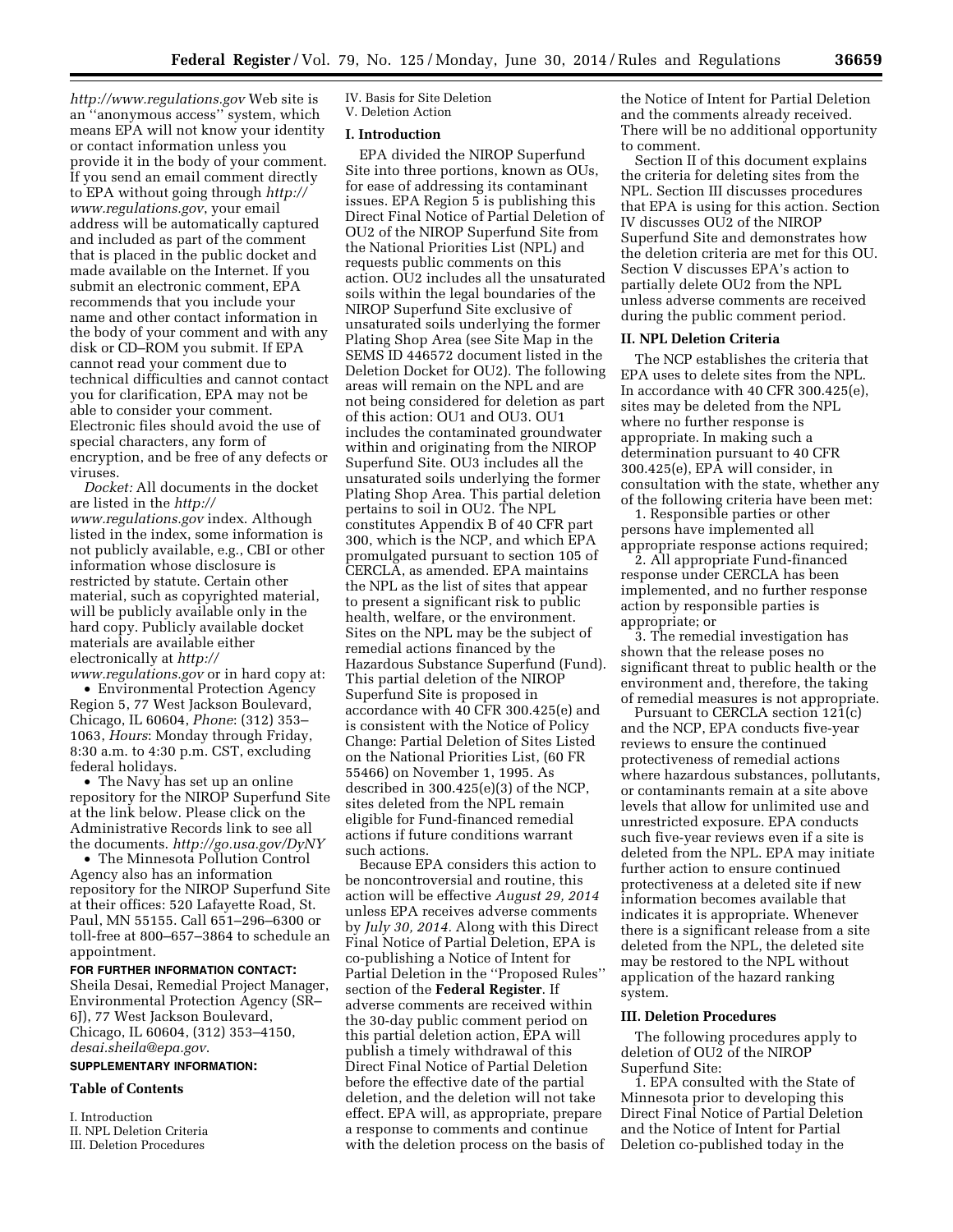''Proposed Rules'' section of the **Federal Register**.

2. EPA has provided the State 30 working days for review of this direct final Notice of Partial Deletion and the parallel Notice of Intent for Partial Deletion prior to their publication today, and the State, through the MPCA, has concurred on the partial deletion of the Site from the NPL.

3. Concurrently with the publication of this direct final Notice of Partial Deletion, a notice of the availability of the parallel Notice of Intent for Partial Deletion is being published in the Sun Focus, located in Fridley, Minnesota. The newspaper notice announces the 30-day public comment period concerning the Notice of Intent for Partial Deletion of the Site from the NPL.

4. EPA placed copies of documents supporting the proposed partial deletion in the deletion docket and made these items available for public inspection and copying at the Site information repositories, i.e., at EPA's offices in Chicago and online.

5. If adverse comments are received within the 30-day public comment period on this partial deletion action, EPA will publish a timely notice of withdrawal of this direct final Notice of Partial Deletion before its effective date and will prepare a response to comments. EPA may continue with the deletion process on the basis of the Notice of Intent for Partial Deletion and the comments already received.

Deletion of a portion of a site from the NPL does not itself create, alter, or revoke any individual's rights or obligations. Deletion of a portion of a site from the NPL does not in any way alter EPA's right to take enforcement actions, as appropriate. The NPL is designed primarily for informational purposes and to assist EPA management. Section 300.425(e)(3) of the NCP states that the deletion of a site from the NPL does not preclude eligibility for future response actions, should future conditions warrant such actions.

### **IV. Basis for Site Deletion**

The following information provides EPA's rationale for deleting OU2 of the NIROP Superfund Site from the NPL. EPA believes it is appropriate to delete OU2 of the NIROP Superfund Site because all appropriate response actions under CERCLA, other than operation, maintenance, and five-year reviews, have been completed at OU2 and it is ready for redevelopment as a commercial and/or industrial property.

### *Site Background and History*

The NIROP Superfund Site (CERCLIS ID MN3170022914) is located in the northern portion of the Minneapolis/St. Paul Metropolitan Area in an industrial/ commercial area within the limits of Fridley, Minnesota. The Site is not adjacent to any residential areas and is not located in an environmentally sensitive area nor near any known environmentally sensitive areas.

The Site is approximately 82.6 acres, most of which are covered with buildings or pavement. The U.S. Navy and/or its contractors produced advanced weapons systems at the facility beginning in 1940. The former NIROP facility is currently owned by Fridley Land, LLC which plans to redevelop the property for commercial and/or industrial use.

During the early 1970s, paint sludges and chlorinated solvents generated from ordnance manufacturing processes were disposed of in pits and trenches in the North 40 area which is the undeveloped area of the Site immediately north of the building. Contaminant sources in the North 40 area and beneath the NIROP building were not identified until December 1980, when MPCA received information concerning historical waste disposal practices at NIROP. In 1981, trichloroethylene (TCE) was discovered in on-site groundwater wells and in the City of Minneapolis' drinking water treatment plant intake pipe, located in the Mississippi River less than 1 mile downstream from the Site. In 1983, investigations identified pits and trenches in the North 40 area of the NIROP Site where drummed wastes had been disposed of. From November 1983 to March 1984, approximately 1,200 cubic yards of contaminated soil and 43 (55-gallon) drums were excavated and disposed of off-site.

The NIROP Superfund Site was proposed for inclusion on the NPL in July 1989 (54 FR 29820). The Site was placed on the NPL in November 1989 (54 FR 48184).

In March 1991, the Navy, EPA, and MPCA signed a Federal Facilities Agreement (FFA). Per the FFA, one purpose of that agreement was to ''Identify alternatives for Remedial Action for Operable Units'' which are appropriate for the Site prior to the implementation of Final Remedial Actions for the Site.

# *Remedial Investigation and Feasibility Study (RI/FS)*

Based on the results of a geophysical investigation conducted in 1995, 23 (55 gallon) drums and 12 smaller containers were found in the North 40 area of the

NIROP property. These drums were excavated during a removal action conducted from April to June of 1996. In 1996, during a sampling event of OU2 soils, in the vicinity of a previously unexcavated area near the North 40 area, free liquids were encountered which resulted in an additional removal action. A total of 31 (55-gallon) drums were discovered and subsequently sampled and removed for off-site disposal. In addition, several empty and crushed drums were also discovered and removed with other contaminated debris. Volatile organic compound contamination was reported in subsurface soils.

A risk assessment for OU2 was conducted in 1996. In a revision of that risk assessment, it was determined that in one sub-area of OU2, risk was inordinately influenced by one single data point. Therefore, during the summer of 2002, the Navy conducted a time-critical removal action to remove approximately 35 cubic yards of soil around this OU2 subarea with an elevated contaminant concentration. This removal was completed in June 2002, and addressed the last know location where there were unacceptable contaminant risks in near surface soils.

### *Record of Decision (ROD) Findings*

The Remedial Action Objectives (RAOs) were (1) to prevent unacceptable risks due to residential or other unrestricted exposures to contaminated soils at the site and (2) to prevent unacceptable risks to industrial or construction workers due to exposures to contaminated soils at the site. The ROD for OU2 was jointly signed in September 2003 by the Navy, EPA and MPCA.

This is the only ROD for this site applicable to this partial deletion.

#### *ROD for OU2 (September 2003)*

The Selected Remedy to address unacceptable risk at OU2 of the NIROP Site is Land Use Controls (LUCs). The ROD called for LUCs to be maintained until EPA and MPCA determine that the concentrations of hazardous substances in the soils have been reduced to levels that allow for a less restrictive use of the Site.

The LUC Performance Objectives for  $O<sub>U</sub>$  are:

• To restrict the use of the property to industrial or restricted commercial use, until EPA and MPCA determine that concentrations of hazardous substances in the soils have been reduced to levels that allow for less restrictive use.

• To prohibit the disturbance of soil deeper than 3 feet below ground surface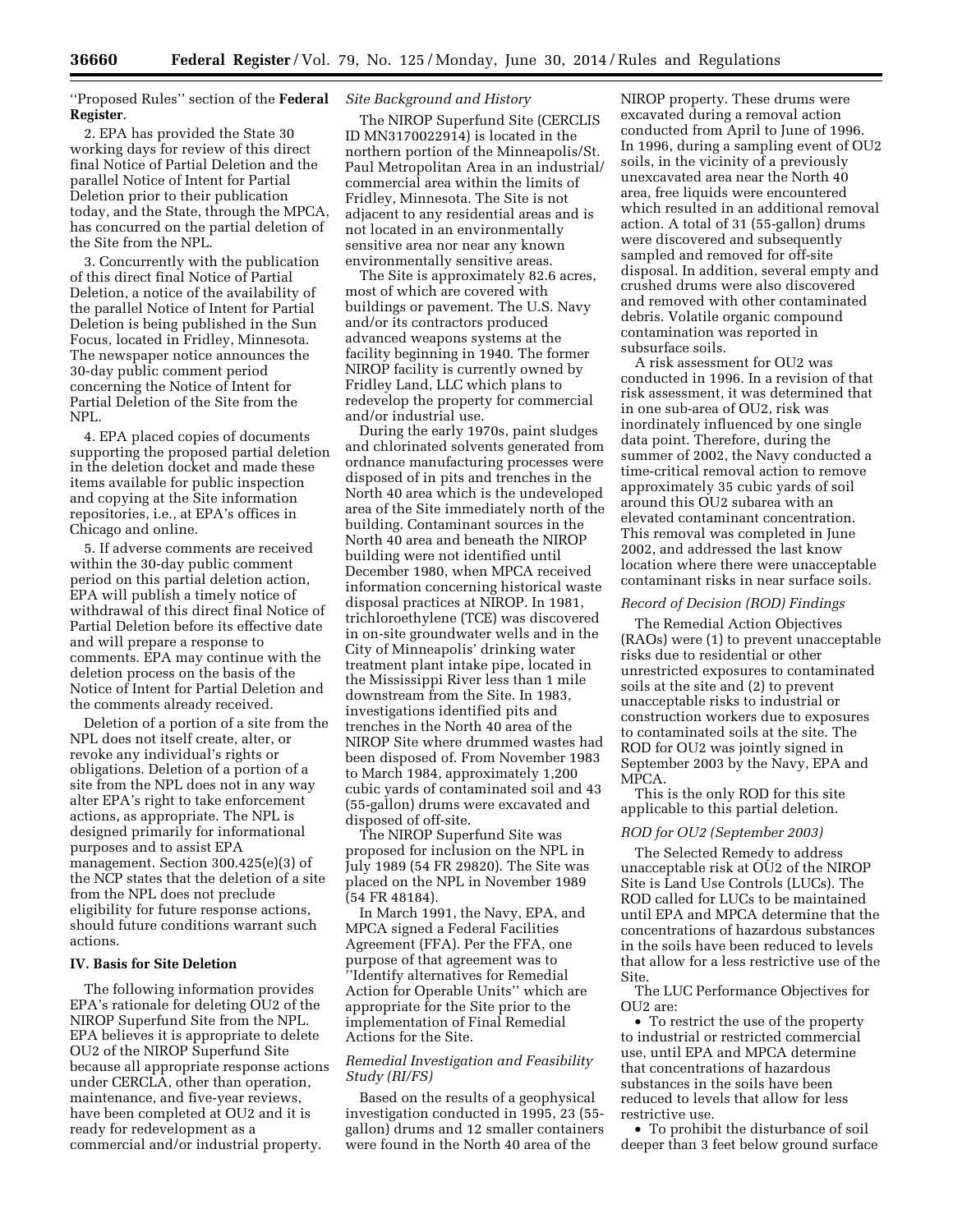in those Designated Restricted Areas, which include Area 3 and Area 4 of OU2 (see Site Map in the SEMS ID 446572 document listed in the Deletion Docket for OU2) or the removal of any soils excavated in those areas from the facility without prior written approval of EPA and MPCA.

The property will be restricted to only industrial or restricted commercial uses. Industrial uses generally include, but are not limited to, the following types: public utility services, rail and freight services, raw storage facilities, refined material storage facilities, and manufacturing facilities engaged in the mechanical or chemical transformation of materials or substances into new products. Restricted commercial use is defined as use where access or occupancy by non-employees is less frequent or is restricted, including a wide variety of uses, ranging from nonpublic access and both outdoor and indoor activities (e.g., large scale warehouse operations), to limited public access and indoor worker activities (e.g., shopping mall, retail outlet, bank, dentist office). Strictly prohibited uses under either category shall include any child care or pre-school facility, playground, any form of housing, churches, social centers, hospitals, elder care facilities or nursing homes.

### *Remedial Design (RD)*

In August 2004, EPA concurred with the Navy's March 2004 Land Use Control Remedial Design (LUCRD) for OU2. The LUCRD specifies how the OU2 remedy will be implemented, maintained, and enforced should any breach of the remedy occur. It details the Navy's continuing responsibilities with respect to OU2, including the following: ensuring annual on-site physical inspections of OU2 are performed to confirm continued compliance with all LUC Performance Objectives; ensuring annual LUC Compliance Certifications are provided to EPA and MPCA that explain any deficiency, if found; conducting fiveyear reviews of the remedy as required by CERCLA and the NCP; notifying EPA and MPCA prior to any planned property conveyance; providing EPA and MPCA the opportunity to review the text of intended deed provisions; and notifying EPA and MPCA should site activities interfere with LUC effectiveness.

### *Response Activities/LUCs*

The LUCs were incorporated into a Quitclaim Deed that was implemented on June 17, 2004, and executed by the property owner, the United States, and MPCA, and that acts as an

environmental covenant describing the property restrictions. These deed restrictions run with the land such that any subsequent owner is bound by the same restrictions. The LUCs are to remain in place until EPA and MPCA determine that the concentrations of hazardous substances in the soils have been reduced to levels that allow for a less restrictive use.

### *Cleanup Goals*

There is no cleanup associated with the remedy for OU2. Surface soils that posed unacceptable commercial/ industrial risk levels were excavated and disposed of off-site during removal actions prior to implementation of the LUCs at the Site.

# *Operation and Maintenance (O&M)*

The Navy, as the lead agency, is responsible for conducting routine inspections to ensure that LUCs are maintained and enforced. The Navy is responsible for reporting the results of the inspections and any breach of the LUCs to the MPCA and EPA.

#### *Five-Year Review (FYR)*

The Navy conducted a FYR at the Site in October 2013. The 2013 FYR concluded that the remedy at NIROP for OU2 is protective of human health and the environment. The FYR calls for the Navy to continue long-term stewardship to ensure that the LUCs are maintained.

#### *Future Redevelopment*

Plans are currently underway to redevelop the NIROP Site into a commercial office/warehouse complex. This planned redevelopment is consistent with the existing Land Use designation for the site. The three parties to the FFA concur that the delisting of OU2 from the NPL would facilitate this redevelopment effort and allow OU2 to become eligible for State and Federal Brownfields funding. Superfund NPL site property is not eligible for Federal Brownfields funding.

A developer has enrolled the NIROP site and certain adjacent land into MPCA's Voluntary Investigation and Cleanup (VIC) program. In conjunction with the redevelopment of the NIROP Superfund Site, any additional investigations will be conducted under the oversight and direction of MPCA's VIC program.

#### *Community Involvement*

Public participation activities have been satisfied as required in CERCLA section 113(k), 42 U.S.C. 9613(k), and CERCLA section 117, 42 U.S.C. 9617. Documents in the deletion docket,

which EPA relied on for recommendation of the partial deletion of this Site from the NPL, are available to the public in the information repositories and at *[www.regulations.gov.](http://www.regulations.gov)*  Documents in the docket include maps which identify the specific parcels of land that are included in this document (i.e., OU2).

# *Determination That the Site Meets the Criteria for Deletion in the NCP*

The NCP (40 CFR 300.425(e)) states that portions of a site may be deleted from the NPL when no further response action is appropriate. EPA, in consultation with the State of Minnesota, has determined that no further action is appropriate.

#### **V. Deletion Action**

EPA, with concurrence of the State of Minnesota through the MPCA, has determined that all appropriate response actions under CERCLA, other than operation, maintenance, and fiveyear reviews, have been completed. Therefore, EPA is deleting OU2 of the NIROP Superfund Site from the NPL.

Because EPA considers this action to be noncontroversial and routine, EPA is proceeding without prior publication. This action will be effective *August 29, 2014* unless EPA receives adverse comments by *July 30, 2014.* If adverse comments are received within the 30 day public comment period, EPA will publish a timely withdrawal of this direct final notice of partial deletion before the effective date of the partial deletion and it will not take effect. EPA will prepare a response to comments and continue with the deletion process on the basis of the notice of intent to partially delete and the comments already received. There will be no additional opportunity to comment.

### **List of Subjects in 40 CFR Part 300**

Environmental protection, Air pollution control, Chemicals, Hazardous waste, Hazardous substances, Intergovernmental relations, Penalties, Reporting and recordkeeping requirements, Superfund, Water pollution control, Water supply.

Dated: June 12, 2014.

# **Susan Hedman,**

*Regional Administrator Region 5.* 

For the reasons set out in this document, 40 CFR part 300 is amended as follows:

### **PART 300—[AMENDED]**

■ 1. The authority citation for part 300 continues to read as follows: